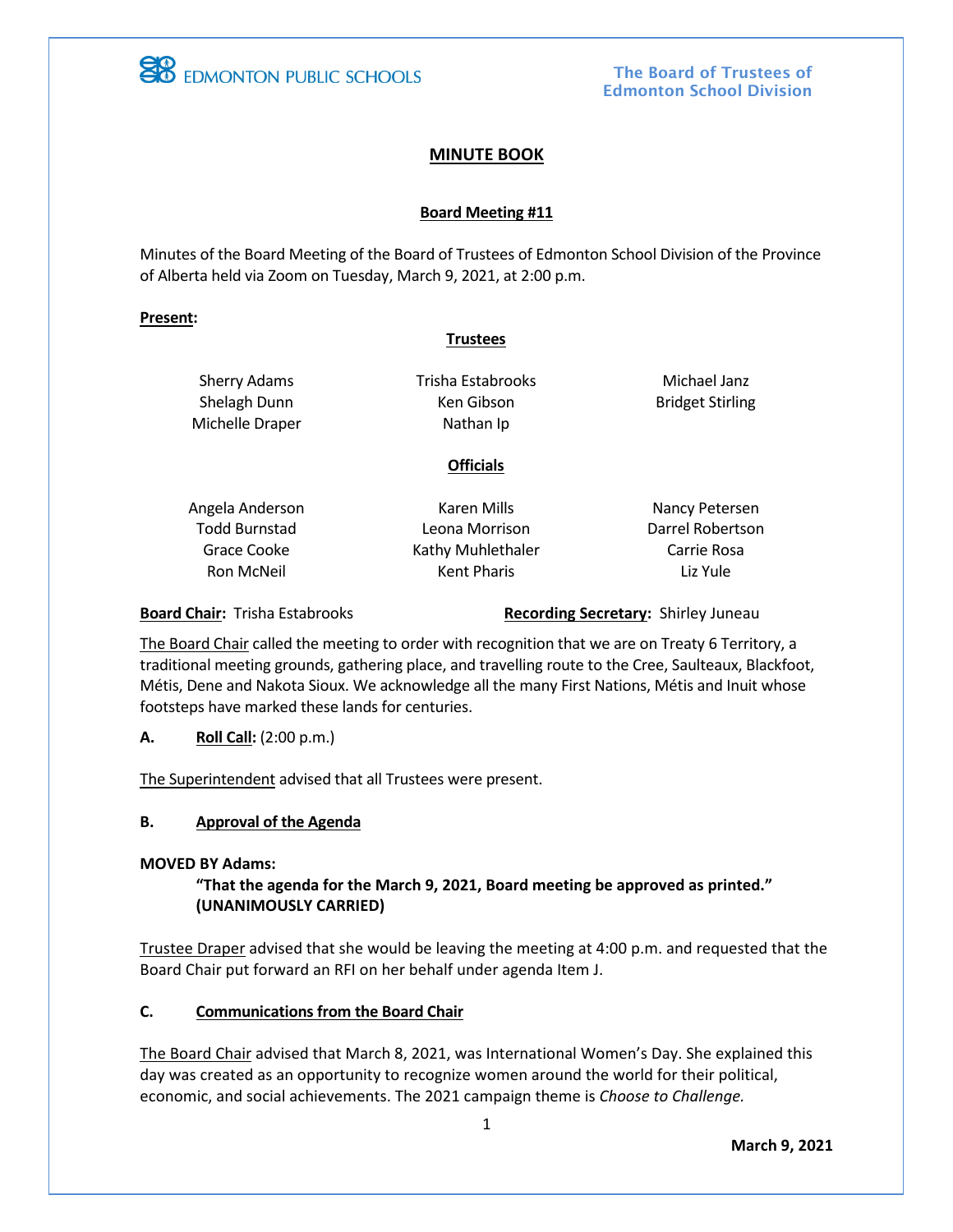

**EB** EDMONTON PUBLIC SCHOOLS

#### **MINUTE BOOK**

The Board Chair said that we can all choose to challenge and call out gender bias and inequality and we can all choose to seek out and celebrate women's achievements. Collectively, we can all help create an inclusive world.

The Board Chair stated that the Alberta Teachers' Association Provincial Executive Council has proclaimed March 8 to 12 as Substitute Teachers' Appreciation Week for the 2020/21 school year. The role of the substitute teacher carries the same daily responsibilities of instruction, marking and supervision as that of regular classroom teachers. She explained that this year, many of the Division's substitute teachers have taken online teacher training and have been covering online as well as inperson classes. The Board Chair expressed that this has been a big help during a year that's like no other. On behalf of the Board of Trustees, she thanked substitute teachers for their role in maintaining continuity and excellence of the learning process for students in the Division.

The Board Chair advised that on February 25, the provincial government introduced their budget to Albertans and said the education budget is frozen. For a growing school division such as Edmonton Public Schools that means this is a budget that will not grow with the Division. She expressed that the Division is pleased that the government will not penalize Edmonton Public Schools for lower than anticipated enrolment and that we can keep the money allocated to us for this school year.

The Board Chair explained that the Board of Trustees remains concerned that funding for some of the Division's most vulnerable and earliest learners was not reinstated. She remarked that this is a shortsighted move by this government and will continue to impact students in Division classrooms. The Board Chair advised that there are a number of details yet to be released by the government about the education budget. The Division looks forward to budget part two, as well as learning about any capital projects that will be funded.

The Board Chair advised that on February 22 the Board of Trustees and the Administration met with Dr. Chris Sikora, the Edmonton Zone Medical Officer of Health. She thanked Dr. Sikora and his team from Alberta Health Services (AHS) for taking the time to meet. The Board Chair said that Dr. Sikora was invited by the Board of Trustees to answer questions about variants and whether the measures the Division currently has in place to mitigate the spread of COVID-19 are sufficient. Dr. Sikora assured the Division that its measures are effective in controlling the variant. The Board Chair said that the Division was advised it would be notified if a variant case is identified in any of its schools.

The Board Chair stated the Board appreciates that AHS continues to look at cases of in-school transmission and is learning from those cases when they occur. She remarked that next week marks the one-year anniversary since schools in Alberta were closed because of the COVID-19 virus. On behalf of the Board, she thanked staff in the Division who are continuing to work hard to mitigate the spread of the virus as much as possible. This has been a challenging year that has required flexibility, creativity and above all else compassion. The Board Chair thanked staff and administration for all that they've done since March of last year to guide the Division and support students, families and staff through this pandemic.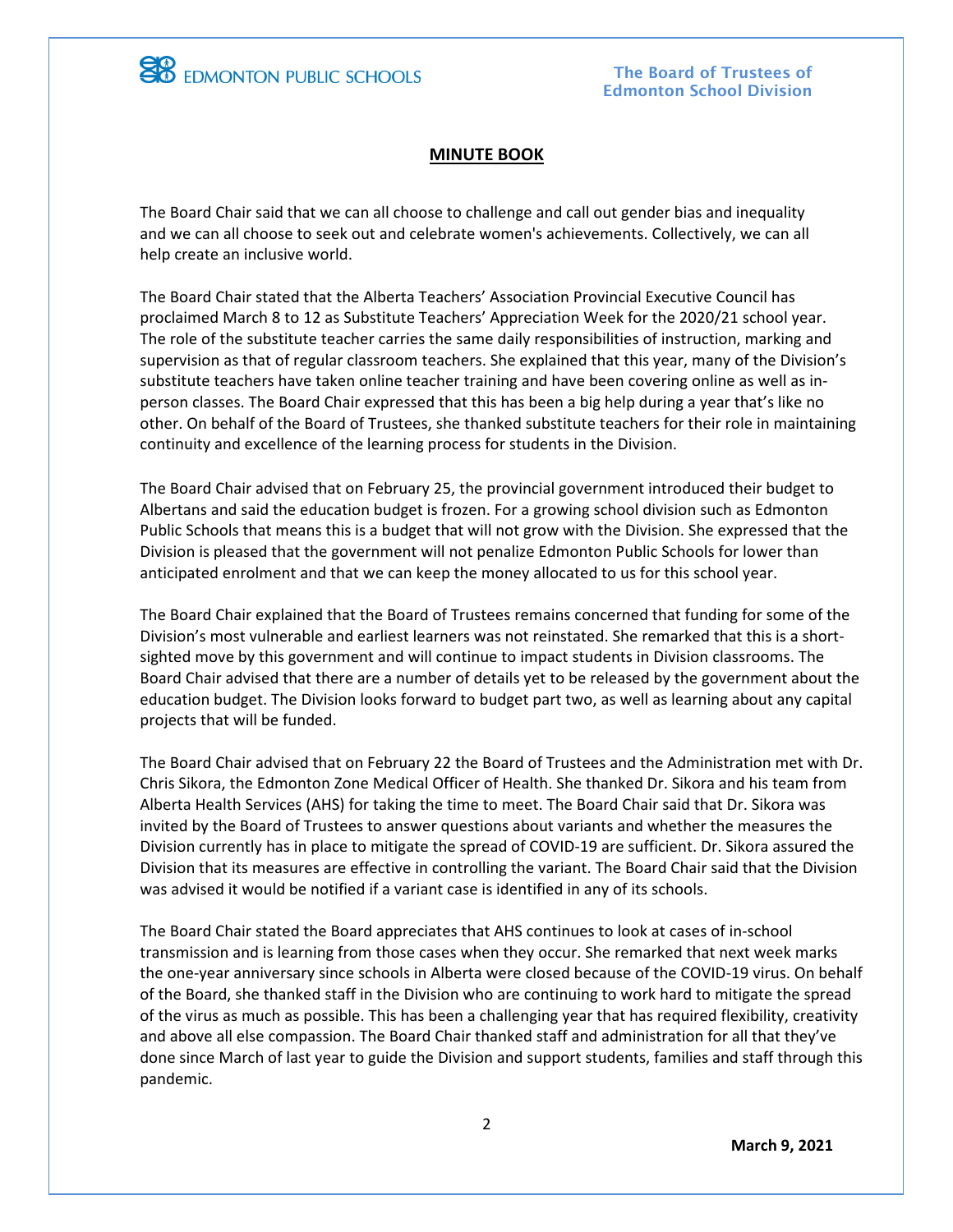

**EB** EDMONTON PUBLIC SCHOOLS

# **MINUTE BOOK**

The Board Chair thanked everyone who has taken the time to provide feedback on two Board policies now out for public engagement - the Anti-Racism and Equity policy as well as the Early Years policy. She expressed that these policies are important in guiding the work of the Board of Trustees and the Administration. The Board Chair advised that the Policy Review Committee will continue to accept feedback on these policies until March 19, 2021.

The Board Chair encouraged Edmontonians to submit names for two schools in the Division. She stated that the Division needs a name for a K-9 school under construction in the Keswick neighbourhood, as well as a new name for Dan Knott School. The Board Chair explained that renaming a school is a new process for Edmonton Public Schools and thanked community members as well as students for guiding the Board in this direction. She advised that naming suggestions will be accepted until March 12, 2021.

# **D. Communications from the Superintendent of Schools**

The Superintendent stated that pre-enrolment for the 2021-22 school year opened yesterday. He advised that the Division is offering both online and in-person options next year, with the goal to have a gradual return to in-person learning. Families can find information about the options on SchoolZone or the Division's website and social media channels. The Superintendent explained that parents of students currently enrolled at Edmonton Public Schools can pre-enrol on SchoolZone until 4 p.m. on April 15, 2021. He suggested that parents should talk to the principal at their child's current school should they have any questions.

The Superintendent said that families who are new to the Division should contact their preferred school to learn how to register as a new Edmonton Public Schools student before April 15, 2021.

The Superintendent reminded families that now is the time to choose if they would like to participate in online or in-person learning for Quarter 4.

## **E. Minutes**

## 1. Board Meeting #10 – February 9, 2021

#### **MOVED BY Vice-Chair Dunn:**

**"That the minutes of Board Meeting #10 held February 9, 2021, be approved as printed." (UNANIMOUSLY CARRIED)**

- **F. Recognition**
	- 2. Edwin Parr Teacher Award

Mr. Peter Csiszar of the Alberta School for the Deaf was selected as the Division's honourary nominee for the 2021 Edwin Parr Award for Excellence in first year teaching.

**March 9, 2021**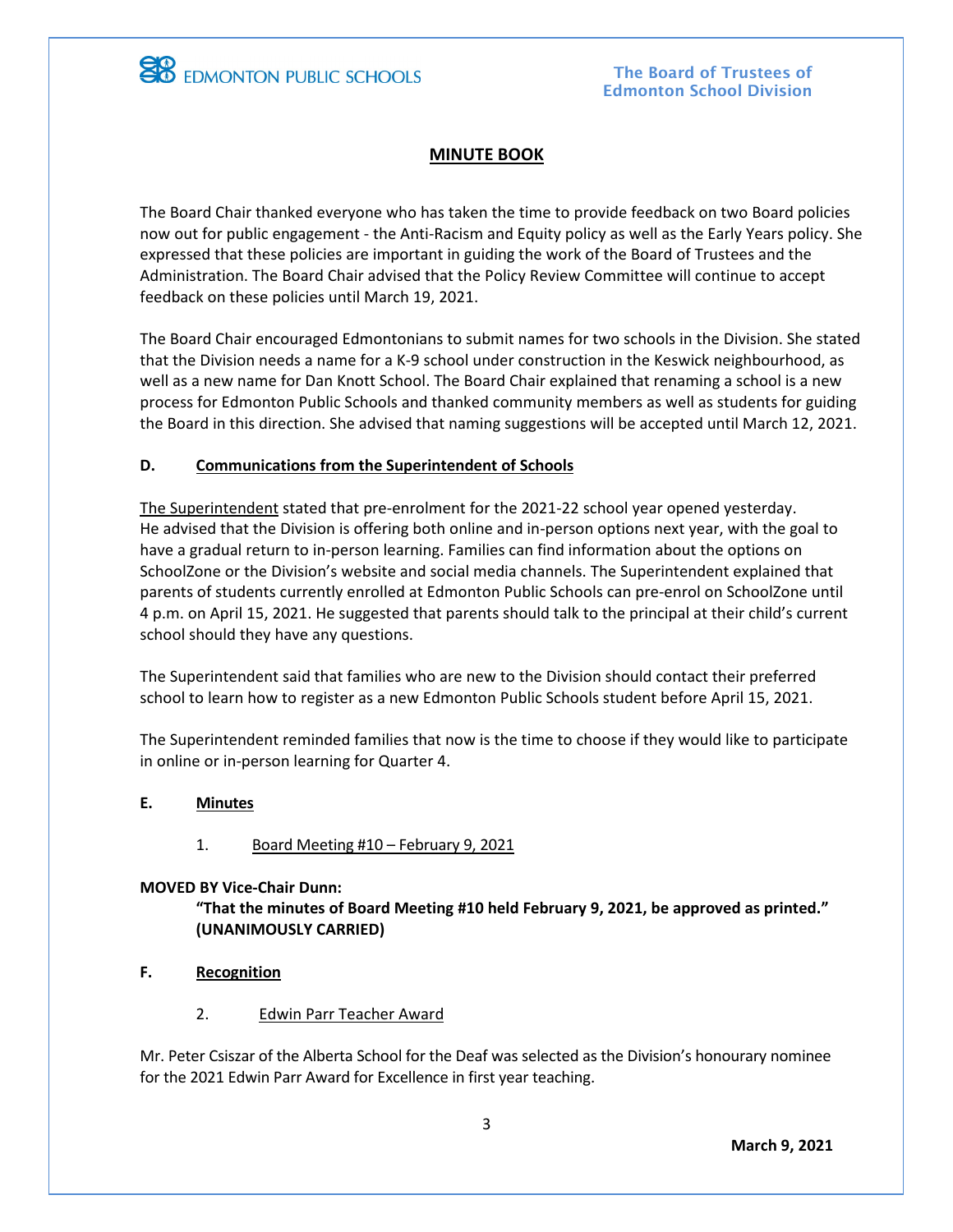

The Board of Trustees of Edmonton School Division

## **MINUTE BOOK**

#### **G. Comments from the Public and Staff Group Representatives**

There were no registered speakers for this item.

#### **H. Reports**

#### 3. Staff Group Budget Presentation re 2021-2022 Budget

Mr. Jorge Illanes, President of CUPE LOCAL 3550 (Support Staff) presented the Local's brief.

4. Report #23 of the Special Caucus Committee (From the meeting held February 23, 2021)

Information was provided regarding actions taken at the February 23, 2021, Special Caucus Committee meeting.

5. Motion re: Internet for All

There was one registered speaker who shared their support for this item.

#### **MOVED BY Trustee Janz:**

**"1. That the Edmonton Public School Board affirm that internet access is essential to our students, staff, and families for participation not only in public education, but society, and should be accessible and affordable for all." (UNANIMOUSLY CARRIED)**

The Board Chair asked how many families in the Division have required access to low cost internet. The Superintendent advised that this information would be provided in a Transmittal memorandum (TM).

"**2. That the Edmonton Public School Board request that provincial school board organizations such as the Alberta School Boards Association and the Public School Boards' Association of Alberta advocate to the federal, provincial and municipal governments on behalf of all Alberta school divisions for immediate initiatives to increase accessibility and quality and reduce costs of internet for students, staff, and families." (UNANIMOUSLY CARRIED)**

There was a short break in the meeting.

6. *Three-Year Capital Plan 2022-2025*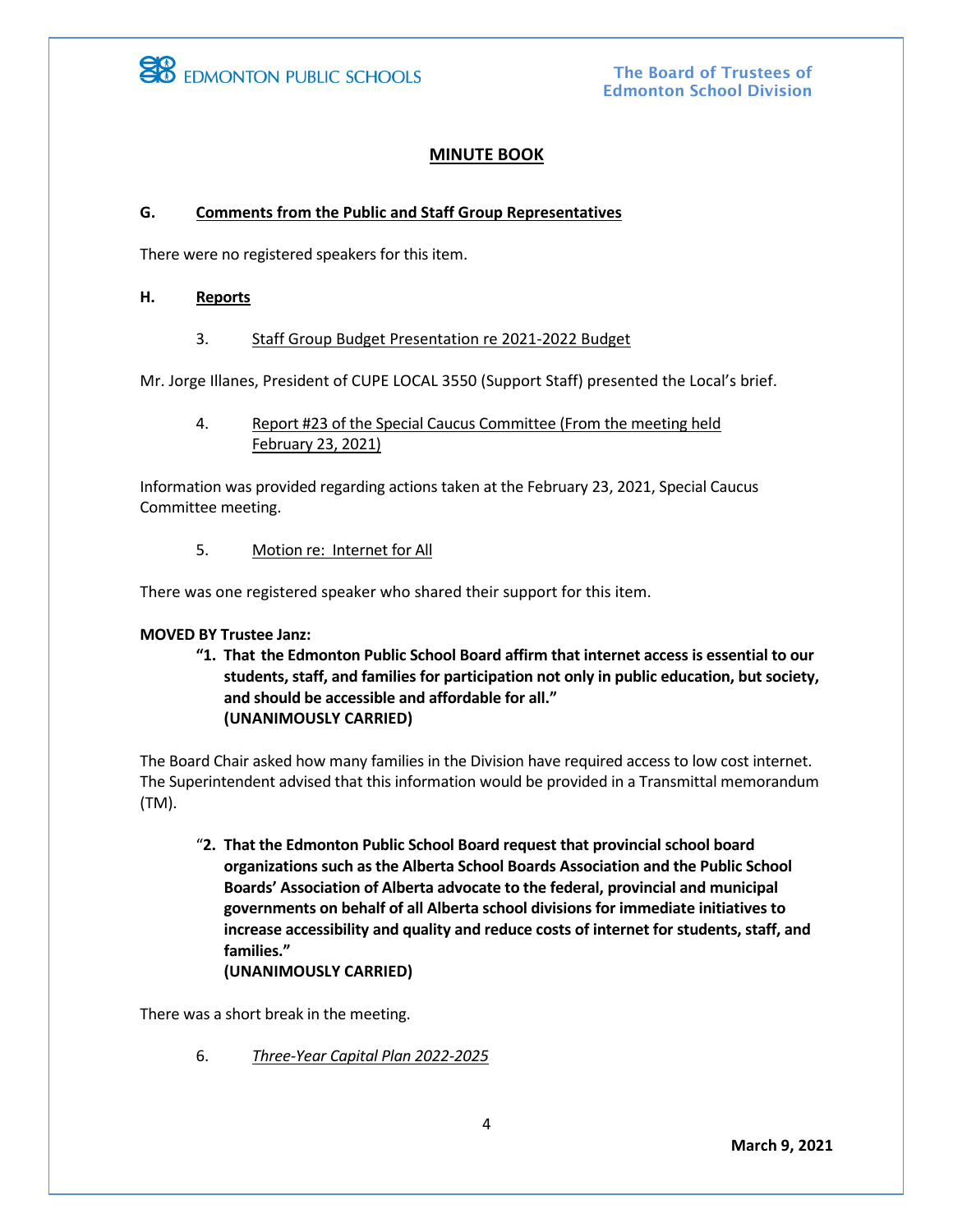

# **MINUTE BOOK**

**MOVED BY Trustee Draper:**

**"That the proposed capital priorities for modernization and new construction identified in the** *Three-Year Capital Plan 2022-2025 be approved***." IN FAVOUR: Trustees Adams, Dunn, Estabrooks, Gibson, Janz, and Stirling OPPOSED: Trustee Ip (CARRIED) Trustee Draper was not present for the vote.**

Trustee Draper left the meeting at 4:00 p.m.

**MOVE BY Trustee Ip that the motion be amended:**

**"That the capital plan be amended to move Glenridding Heights K-6 from Priority 9 to Priority 5 in year one of the aggregated list." IN FAVOUR: Trustees Adams and Ip OPPOSED: Trustees Dunn, Estabrooks, Gibson, Janz and Stirling (DEFEATED) Trustee Draper was not present for the vote.** 

7. Information Update Regarding the *Ten-Year Facilities Plan 2020–2029*

The *Ten-Year Facilities Plan 2020–2029* was approved by the Board of Trustees on February 25, 2020. This report provided information on changes in context since The Plan was approved. If requested by the province, this report would be provided along with the *Ten-Year Facilities Plan 2020–2029*.

## 8. COVID-19 Impact on the Division from January 27 to February 23, 2021

The Board of Trustees received an update on the impact of COVID-19 on the Division from January 27 to February 23, 2021.

9. Bereavement

Vice-Chair Dunn reported on the passing of Mr. Hildefonso Interiano.

10. IMR and CMR Funding (Response to Request for Information #095)

Information was provided in response to request for information #095.

Trustee Janz requested that this report be referred to the Edmonton Public Schools ASBA Issue and Resolutions Committee for further discussion.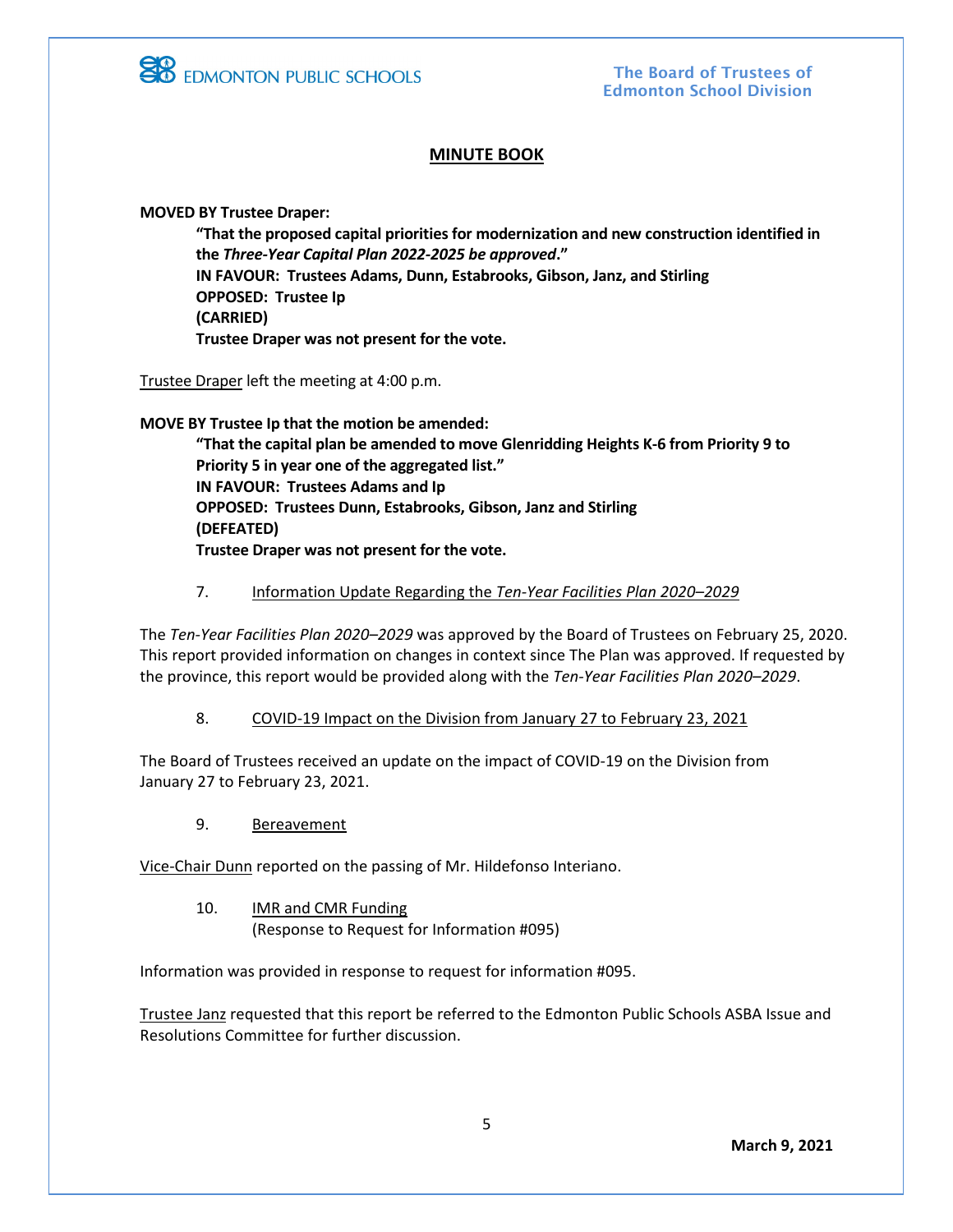

# **MINUTE BOOK**

## **I. Other Committee, Board Representative and Trustee Reports**

Trustee Gibson reported that he will not be a Trustee candidate in the 2021 municipal election. Trustee Gibson advised that he has scheduled a March 17, 2021, meeting with prospective candidates.

## **J. Trustee and Board Requests for Information**

On behalf of the Trustee Draper, the Board Chair read the following:

As Trustee for Ward B, representing many great schools including the newly opened Soraya Hafez elementary school in the McConachie neighbourhood, I have watched many Committees invest countless hours into fundraising for park construction or renovations.

I am inspired by the work the Playground Parent Committee of Soraya Hafez school is beginning to undertake. I am concerned, however, with the lack of clarity on their eligibility for Neighbourhood Park Development Program Funding (NPDP). From what I understand, it may be the case that the Community League (in this case Horse Hill CL) is eligible for only one playground funding under this funding stream.

I understand the funding is substantial but may be restrictive to the number of schools funded under a specific timeline. Christ the King School, in the Edmonton Catholic School division, received funding for its playground a few years ago, which falls under the same Community League. Note, this is a large geographical community league which has many schools within its boundaries.

# **Please confirm whether or not the Soraya Hafez School Playground Committee is eligible for Neighbourhood Park Development Program Funding (NPDP).**

## **K. Notices of Motion**

Trustee Janz served notice of motion that in order to strengthen the independence and provide greater transparency and objectivity for the Edmonton Public School Division, I request the Administration to bring forward a report on costing and considerations of establishing an independent Division Auditor, reporting directly to the Board of Trustees.

## **L. Next Board Meeting: Tuesday, March 23, 2021, at 2:00 p.m.**

**M. Adjournment: 5:30 p.m.**

**The Board Chair adjourned the meeting.**